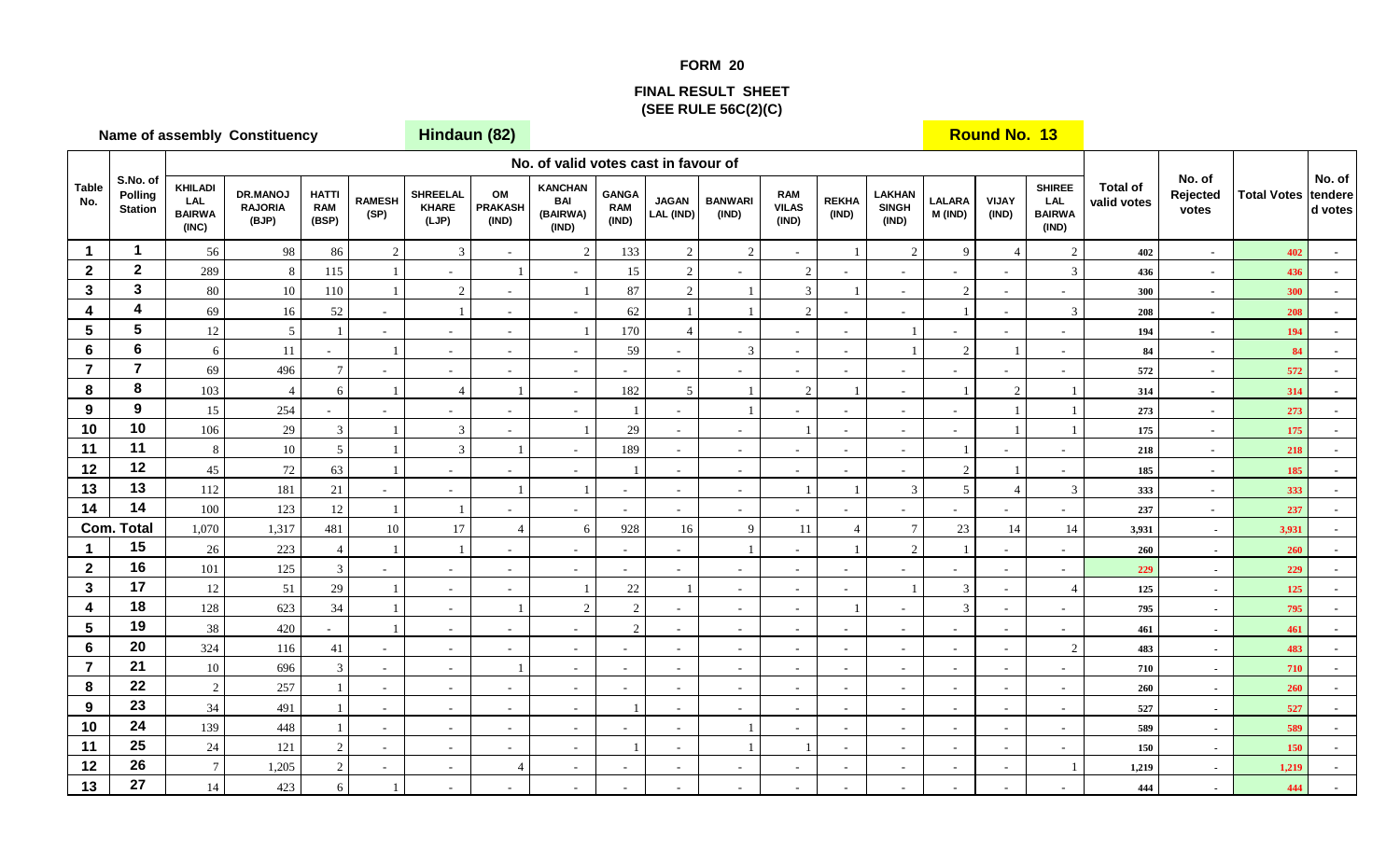| 14                      | 28                | 76     | 169             | 2      |                          | $\sim$         |                          |                          |                          |                          |                          |                          |                          | 2                        |                          | 2              |                          | 253    | $\sim$         | 253        |        |
|-------------------------|-------------------|--------|-----------------|--------|--------------------------|----------------|--------------------------|--------------------------|--------------------------|--------------------------|--------------------------|--------------------------|--------------------------|--------------------------|--------------------------|----------------|--------------------------|--------|----------------|------------|--------|
|                         | <b>Com. Total</b> | 2,005  | 6,685           | 610    | 16                       | 18             | 10                       | 9                        | 956                      | 18                       | 12                       | 12                       | 6                        | 12                       | 30                       | 16             | 21                       | 10,436 | $\sim$ $-$     | 10,436     |        |
| -1                      | 29                | 112    | 72              | 11     | $\sim$                   | $\sim$         | $\sim$                   |                          | $\sim$                   | -1                       |                          | $\sim$                   | $\overline{\phantom{a}}$ | $\sim$                   |                          | $\sim$         | $\overline{\phantom{0}}$ | 198    | $\sim$         | <b>198</b> |        |
| $\mathbf{2}$            | 30                | 28     | 327             |        | $\overline{\phantom{a}}$ | $\sim$         |                          |                          | $\overline{\phantom{a}}$ |                          |                          | $\sim$                   |                          | $\sim$                   |                          | $\sim$         |                          | 356    | $\sim$         | 356        |        |
| $\mathbf{3}$            | 31                | 92     | 50              | 35     | $\sim$                   | $\sim$         |                          | $\overline{\phantom{a}}$ | $\sim$                   | $\overline{\phantom{a}}$ |                          | $\sim$                   |                          | $\sim$                   |                          |                | $\overline{c}$           | 182    | $\sim$         | 182        |        |
| 4                       | 32                | 52     | 237             | 11     | $\sim$                   |                | $\sim$                   | $\sim$                   | $\sim$                   | $\sim$                   |                          | $\sim$                   | $\sim$                   | $\sim$                   | 2                        | 2              | 2                        | 308    | $\sim$         | 308        |        |
| 5                       | 33                | 57     | 532             | 14     | $\sim$                   |                |                          |                          | $\overline{a}$           | $\overline{\phantom{a}}$ |                          | $\sim$                   |                          | $\sim$                   |                          |                |                          | 604    | $\sim$         | 604        |        |
| 6                       | 34                | 61     | 652             | 9      | $\sim$                   |                |                          | $\overline{\phantom{a}}$ | $\sim$                   | $\overline{\phantom{a}}$ | $\overline{\phantom{a}}$ | $\sim$                   | $\overline{\phantom{a}}$ | $\sim$                   |                          |                |                          | 726    | $\sim$         | 726        |        |
| $\overline{7}$          | 35                | 75     | 178             | 57     | $\overline{\phantom{a}}$ |                |                          |                          |                          |                          |                          | $\sim$                   |                          |                          | $\mathfrak{Z}$           | 3              |                          | 322    | $\sim$         | 322        |        |
| 8                       | 36                | 42     | 401             | 40     | 3                        | 3              |                          | $\overline{\phantom{a}}$ | 16                       |                          |                          |                          |                          |                          |                          |                |                          | 507    | $\sim$         | 507        |        |
| 9                       | 37                | 17     | 375             |        | $\overline{\phantom{a}}$ | 3              | $\sim$                   | $\sim$                   | 146                      |                          |                          |                          | 3                        | $\overline{2}$           | 3                        |                | -6                       | 563    | $\sim$         | 563        |        |
| 10                      | 38                | 257    | 488             | 21     | 3                        | $\sim$         |                          |                          | $\mathcal{D}$            | 2                        |                          |                          |                          |                          |                          | $\mathcal{L}$  |                          | 781    | $\sim$         | 781        |        |
| 11                      | 39                | 123    | $81\,$          | 98     |                          | $\sim$         |                          |                          | $\sim$                   |                          |                          |                          |                          | $\overline{\phantom{0}}$ |                          |                |                          | 306    | $\sim$         | 306        |        |
| 12                      | 40                | 34     | $\mathfrak{S}$  | 119    | $\overline{\phantom{a}}$ | $\sim$         |                          | $\overline{\phantom{a}}$ | $\sim$                   | $\sim$                   |                          |                          |                          | 3                        |                          | $\sim$         |                          | 164    | $\sim$         | 164        |        |
| 13                      | 41                | 82     | $\,8\,$         | 145    | 2                        |                | $\overline{\phantom{0}}$ |                          | $\sim$                   | $\overline{\phantom{a}}$ |                          | $\sim$                   |                          | $\overline{\phantom{0}}$ | 3                        |                | 2                        | 246    | $\sim$         | 246        |        |
| 14                      | 42                | 46     | 423             | 24     | $\overline{\phantom{a}}$ | $\sim$         | $\sim$                   | $\overline{\phantom{a}}$ | $\sim$                   | $\sim$                   |                          | $\sim$                   |                          | $\sim$                   |                          | $\sim$         |                          | 494    | $\sim$         | 494        |        |
| Com.                    | . Total           | 3,083  | 10,514          | 1,198  | 25                       | 28             | 13                       | 13                       | 1,121                    | 22                       | 16                       | 16                       | 12                       | 19                       | 48                       | 28             | 37                       | 16,193 | $\sim$         | 16,193     |        |
| -1                      | 43                | 24     | 266             | 112    | 6                        | $\sim$         |                          |                          |                          |                          |                          |                          |                          | $\overline{4}$           |                          |                | 2                        | 421    | $\sim$         | 421        |        |
| $\mathbf{2}$            | 44                | 189    | 11              | 38     |                          | $\sim$         | $\sim$                   | $\sim$                   | $\overline{a}$           | $\sim$                   | $\overline{\phantom{a}}$ | $\sim$                   | $\overline{\phantom{a}}$ | $\overline{\phantom{0}}$ |                          |                | $\overline{\phantom{0}}$ | 241    | $\sim$         | 241        |        |
| $\mathbf{3}$            | 45                | 43     | 250             | 89     |                          |                | $\overline{\phantom{a}}$ | $\overline{\phantom{a}}$ |                          |                          |                          | $\sim$                   |                          |                          | $\overline{\mathcal{A}}$ | 2              | $\overline{4}$           | 396    | $\sim$         | 396        |        |
| 4                       | 46                | 54     | 189             | 6      |                          | $\sim$         | $\overline{\phantom{a}}$ | $\overline{\phantom{a}}$ | $\sim$                   |                          |                          | $\sim$                   |                          |                          | $\sim$                   | $\sim$         |                          | 252    | $\sim$         | 252        |        |
| 5                       | 47                | 65     | 134             | $\sim$ |                          | $\sim$         |                          | $\blacksquare$           | 30                       | 2                        |                          |                          |                          | 2                        | $\sim$                   |                | $\overline{3}$           | 239    | $\sim$         | 239        |        |
| 6                       | 48                | 122    | 308             | 26     | 3                        | 2              | $\overline{\phantom{0}}$ | $\overline{\phantom{a}}$ | 9                        | $\overline{2}$           |                          |                          |                          |                          |                          | 5              |                          | 480    | $\sim$         | 480        |        |
| $\overline{7}$          | 49                | 101    | 118             | $\sim$ | $\sim$                   | $\sim$         | $\sim$                   |                          | 18                       | $\overline{\phantom{0}}$ |                          |                          | $\overline{\phantom{a}}$ | $\sim$                   |                          | 2              |                          | 243    | $\sim$         | 243        |        |
| 8                       | 50                | 122    | 125             | 16     | $\overline{\phantom{a}}$ | $\sim$         |                          | $\overline{\phantom{a}}$ | $\sim$                   | $\overline{1}$           |                          | $\mathcal{D}$            |                          | $\sim$                   |                          | 6              | $\overline{4}$           | 276    | $\sim$         | 276        |        |
| 9                       | 51                | 80     | 188             | 27     | 2                        | $\sim$         | $\overline{\phantom{a}}$ | $\blacksquare$           | $\sim$                   |                          |                          | $\sim$                   |                          |                          |                          |                | 2                        | 302    | $\sim$         | 302        |        |
| 10                      | 52                | 62     | 254             | 146    |                          | $\sim$         | $\sim$                   | $\overline{\phantom{a}}$ | $\sim$                   | -1                       | $\overline{\phantom{a}}$ | $\sim$                   |                          |                          | 3                        | $\overline{4}$ | $\sim$                   | 473    | $\sim$         | 473        |        |
| 11                      | 53                | 104    | 175             | 33     | $\sim$                   | $\sim$         | $\overline{\phantom{0}}$ |                          | $\sim$                   |                          |                          | 2                        |                          | $\overline{4}$           |                          |                |                          | 322    | $\sim$         | 322        |        |
| 12                      | 54                | 533    | $32\,$          | 3      | $\overline{\phantom{a}}$ | $\sim$         | $\overline{\phantom{a}}$ |                          | 21                       |                          |                          | 2                        |                          | $\overline{\phantom{a}}$ | $\sim$                   |                | $\overline{2}$           | 596    | $\sim$         | 596        |        |
| 13                      | 55                | 36     | 583             | 16     | 5                        | $\sim$         |                          |                          | $\sim$                   |                          |                          | $\sim$                   |                          |                          |                          | 3              |                          | 645    | $\sim$         | 645        |        |
| 14                      | 56                | 74     | 123             |        |                          | $\sim$         |                          |                          |                          |                          |                          | $\overline{\phantom{a}}$ |                          |                          |                          |                |                          | 207    | $\sim$         | 207        |        |
|                         | Com. Total        | 4,692  | 13,270          | 1,711  | 46                       | 31             | 14                       | 15                       | 1,205                    | 31                       | 19                       | 26                       | 14                       | 36                       | 60                       | 58             | 58                       | 21,286 | $\sim 10^{-1}$ | 21,286     | $\sim$ |
| $\mathbf{1}$            | 57                | 133    | $7\phantom{.0}$ | 192    | 6                        | $\overline{4}$ | $\sim$                   | $\sim$                   | 5                        | -1                       | $\sim$                   | $\sim$                   |                          | $\mathfrak{Z}$           | $\overline{4}$           | $\overline{2}$ | $\sim$                   | 357    | $\sim$         | 357        | $\sim$ |
| $\overline{2}$          | 58                | $49\,$ | 306             | 38     | $\mathbf{1}$             | $\sim$         | $\overline{1}$           | $\sim$                   | $\sim$                   | $\sim$                   | $\sim$                   |                          | $\sim$                   | $\sim$                   | $\overline{2}$           | $\mathfrak{Z}$ | 2                        | 403    | $\sim$         | 403        | $\sim$ |
| $\mathbf{3}$            | 59                | 124    | 153             | 9      | $\sim$                   | $\sim$         | $\sim$                   | $\sim$                   |                          | $\mathbf{1}$             | $\sqrt{2}$               |                          | $\sim$                   | $\overline{2}$           | 3 <sup>7</sup>           | $\mathfrak{Z}$ | $\overline{2}$           | 301    | $\sim$         | 301        | $\sim$ |
| $\overline{\mathbf{4}}$ | 60                | 94     | $20\,$          | 69     |                          | $\sim$         | $\sim$                   | $\sim$                   | $\sim$                   | $\sim$                   | $\sim$                   | $\sim$                   | $\sim$                   |                          | 2                        |                | 2                        | 190    | $\sim$         | <b>190</b> | $\sim$ |
| $\overline{\mathbf{5}}$ | 61                | $51\,$ | 151             | 28     | $\overline{2}$           | $\overline{4}$ | $\overline{c}$           | $\overline{\phantom{a}}$ | 34                       | 1                        | $\overline{\phantom{a}}$ | $\sim$                   |                          |                          | $\mathfrak{Z}$           | $\overline{4}$ | $\sim$                   | 282    | $\sim$         | 282        | $\sim$ |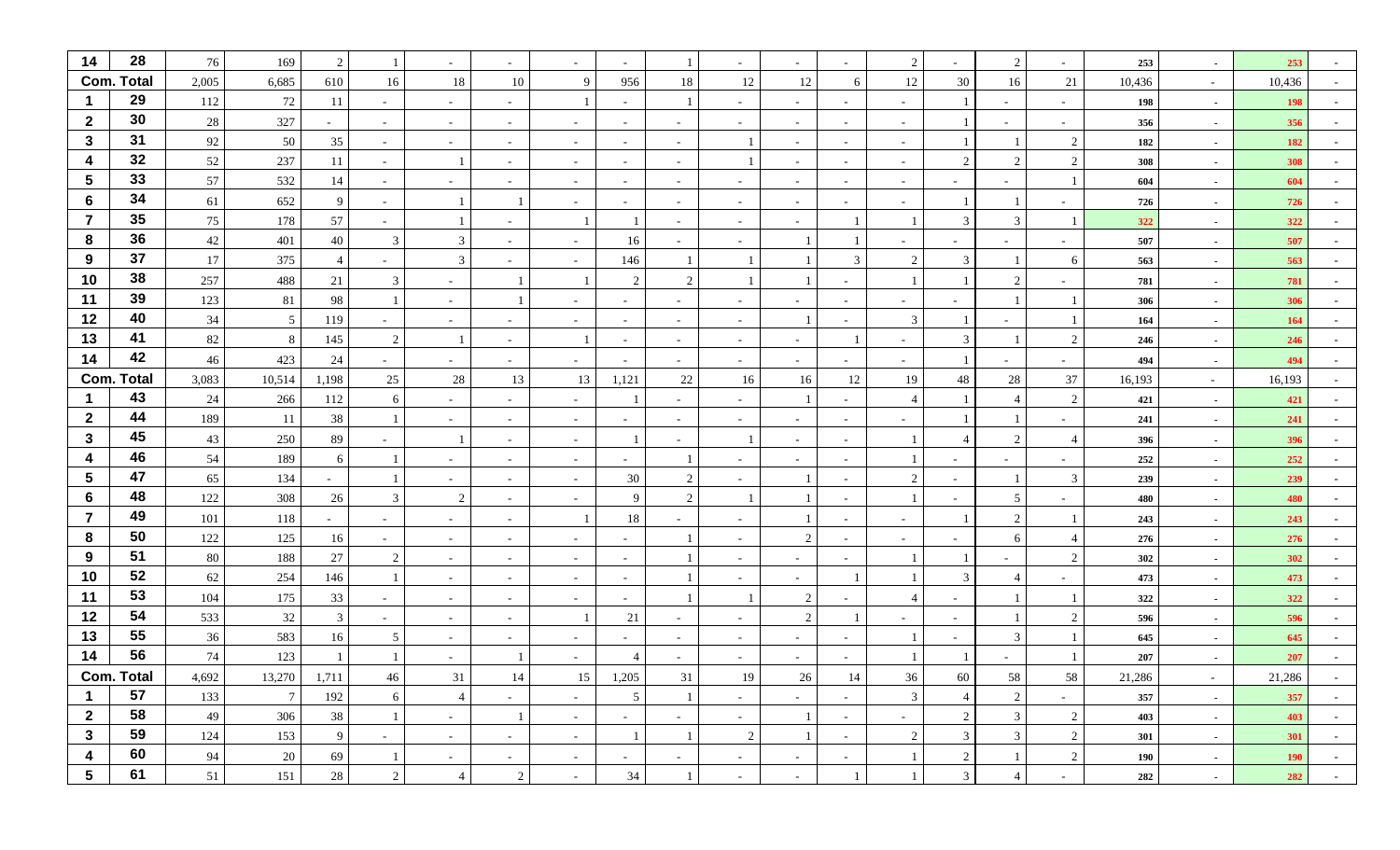| 6                       | 62                | 856   | 19              | 5               |                          |                |                          |                          | 22                       |                          |                          |                | 2                        | $\sim$                   |                          |                          | $\overline{2}$ | 910    | $\sim$ | 910        |        |
|-------------------------|-------------------|-------|-----------------|-----------------|--------------------------|----------------|--------------------------|--------------------------|--------------------------|--------------------------|--------------------------|----------------|--------------------------|--------------------------|--------------------------|--------------------------|----------------|--------|--------|------------|--------|
| $\overline{7}$          | 63                | 356   | $\mathbf{3}$    | $\overline{2}$  |                          |                |                          |                          | 29                       |                          |                          | $\sim$         |                          | $\sim$                   |                          | $\mathcal{D}$            |                | 395    | $\sim$ | 395        |        |
| 8                       | 64                | 157   | 202             | 18              |                          |                | $\overline{\phantom{a}}$ | $\overline{\phantom{a}}$ | 22                       |                          | $\overline{\phantom{a}}$ | $\sim$         | $\overline{\phantom{0}}$ | $\sim$                   | $\overline{2}$           |                          | 4              | 415    | $\sim$ | 415        |        |
| 9                       | 65                | 39    | 254             | $\overline{4}$  |                          | $\sim$         |                          |                          |                          | $\overline{2}$           |                          | $\sim$         |                          |                          |                          |                          |                | 304    | $\sim$ | 304        |        |
| 10                      | 66                | 234   | $22\,$          |                 | -6                       |                |                          |                          | 29                       |                          |                          | $\sim$         |                          |                          |                          |                          | $\overline{2}$ | 296    | $\sim$ | 296        |        |
| 11                      | 67                | 46    | $44$            | 136             |                          | $\sim$         | $\overline{\phantom{a}}$ | $\overline{\phantom{a}}$ | 6                        | $\overline{2}$           |                          |                |                          | 3                        | 2                        | $\sim$                   |                | 243    | $\sim$ | 243        |        |
| 12                      | 68                | 177   | 101             |                 | $\sim$                   | $\mathbf{3}$   | $\sim$                   | $\sim$                   | 22                       |                          | $\overline{\phantom{a}}$ |                |                          | $\overline{\phantom{0}}$ |                          | $\overline{\phantom{0}}$ |                | 307    | $\sim$ | 307        |        |
| 13                      | 69                | 209   | 151             | 40              | $\sim$                   | $\sim$         | $\sim$                   | $\overline{\phantom{a}}$ | 2                        |                          | $\sim$                   | $\sim$         |                          |                          | 2                        |                          |                | 407    | $\sim$ | 407        |        |
| 14                      | 70                | 71    | 200             | 47              |                          | $\sim$         | $\overline{\phantom{a}}$ | 2                        | 31                       |                          |                          |                |                          |                          | 2                        |                          |                | 358    | $\sim$ | 358        |        |
|                         | <b>Com. Total</b> | 7,288 | 14,903          | 2,300           | $72\,$                   | 46             | 18                       | 18                       | 1,408                    | 41                       | 21                       | 31             | $21\,$                   | 49                       | 84                       | 78                       | 76             | 26,454 | $\sim$ | 26,454     |        |
| $\mathbf 1$             | 71                | 45    | 4               | 154             |                          |                | $\sim$                   |                          |                          | $\sim$                   | $\sim$                   | $\overline{2}$ | $\sim$                   | $\sim$                   |                          | $\sim$                   | 2              | 212    | $\sim$ | 212        |        |
| $\overline{2}$          | 72                | 83    | $5\overline{)}$ | 118             |                          |                |                          |                          |                          |                          |                          | $\sim$         |                          | $\sim$                   | 2                        | $\sim$                   | 2              | 213    | $\sim$ | 213        |        |
| $\mathbf{3}$            | 73                | 46    | 133             | 67              | $\overline{\phantom{a}}$ | $\sim$         | $\overline{\phantom{a}}$ | $\overline{\phantom{a}}$ | $\overline{2}$           | $\sim$                   | $\overline{\phantom{a}}$ | $\sim$         | $\sim$                   |                          | 2                        | $\sim$                   |                | 251    | $\sim$ | 251        |        |
| 4                       | 74                | 35    | 262             | $\sim$          | $\sim$                   | $\sim$         |                          | $\overline{\phantom{a}}$ | $\sim$                   |                          |                          | $\sim$         |                          | $\sim$                   |                          | $\sim$                   |                | 297    | $\sim$ | 297        |        |
| $5\phantom{1}$          | 75                | 73    | 20              | 228             | 2                        | $\sim$         | $\sim$                   | $\overline{\phantom{a}}$ | $\sim$                   | $\sim$                   | $\sim$                   | $\sim$         |                          | $\sim$                   |                          | $\sim$                   | $\sim$         | 325    | $\sim$ | 325        |        |
| $6\phantom{1}6$         | 76                | 59    | 242             | 65              |                          | $\sim$         | $\sim$                   | $\sim$                   | $\sim$                   | $\sim$                   | $\sim$                   | $\sim$         | $\overline{\phantom{0}}$ | $\sim$                   | 2                        |                          |                | 371    | $\sim$ | 371        |        |
| $\overline{7}$          | 77                | 18    | 82              |                 | $\overline{\phantom{a}}$ | $\sim$         | $\overline{\phantom{a}}$ | $\overline{\phantom{a}}$ |                          |                          |                          | $\sim$         |                          | $\sim$                   |                          | $\sim$                   |                | 103    | $\sim$ | 103        |        |
| 8                       | 78                | 56    | 128             | 64              | $\overline{\phantom{a}}$ | $\sim$         | $\overline{\phantom{a}}$ |                          |                          |                          |                          | $\sim$         |                          | 5                        |                          |                          |                | 261    | $\sim$ | 261        |        |
| 9                       | 79                | 54    | 108             | 89              | 3                        | $\sim$         | $\sim$                   | $\sim$                   |                          | $\sim$                   | $\sim$                   | $\sim$         | $\sim$                   | $\sim$                   | 2                        | 3                        | $\overline{2}$ | 262    | $\sim$ | 262        |        |
| 10                      | 80                | 24    | 13              | 126             |                          |                | $\sim$                   |                          | $\mathfrak{D}$           |                          |                          |                |                          | $\sim$                   |                          | $\mathcal{D}$            |                | 172    | $\sim$ | 172        |        |
| 11                      | 81                | 36    | 148             | $\overline{2}$  |                          | $\sim$         | 3                        |                          | $\overline{c}$           |                          |                          | 3              | $\mathcal{D}$            | $\overline{\phantom{a}}$ | 3                        | 8                        |                | 209    | $\sim$ | 209        |        |
| 12                      | 82                | 63    | 411             | 12              | 14                       | $\sim$         |                          |                          |                          | 2                        |                          | $\sim$         |                          |                          |                          | $\sim$                   |                | 506    | $\sim$ | 506        |        |
| 13                      | 83                | 49    | 125             | 228             |                          | 2              |                          |                          |                          | $\overline{\phantom{a}}$ |                          | $\sim$         |                          | $\overline{2}$           |                          |                          |                | 413    | $\sim$ | 413        |        |
| 14                      | 84                | 223   | 61              | 193             |                          | $\sim$         |                          | $\sim$                   | $\overline{\phantom{0}}$ | $\overline{\phantom{a}}$ | $\overline{\phantom{a}}$ | $\sim$         | $\sim$                   | $\overline{2}$           | $\overline{2}$           | $\sim$                   |                | 484    | $\sim$ | 484        |        |
|                         | <b>Com. Total</b> | 8,152 | 16,645          | 3,647           | 101                      | 51             | 24                       | 21                       | 1,419                    | 45                       | 22                       | 37             | 25                       | 60                       | 104                      | 94                       | 86             | 30,533 | $\sim$ | 30,533     |        |
| -1                      | 85                | 61    | 374             | $7\overline{ }$ |                          |                |                          |                          | $\overline{7}$           |                          |                          | $\sim$         |                          | $\sim$                   |                          | 3                        |                | 455    | $\sim$ | 455        |        |
| $\overline{2}$          | 86                | 38    | 122             | $\overline{2}$  | $\sim$                   | $\sim$         | $\sim$                   | $\overline{\phantom{a}}$ |                          |                          |                          | $\sim$         |                          | $\sim$                   | $\overline{\phantom{a}}$ | $\sim$                   |                | 164    | $\sim$ | 164        |        |
| $\mathbf{3}$            | 87                | 62    | 331             | 68              | $\sim$                   | $\sim$         | $\sim$                   | $\overline{\phantom{a}}$ | $\overline{\phantom{0}}$ | $\overline{\phantom{a}}$ |                          | $\sim$         |                          |                          |                          | $\sim$                   | $\overline{2}$ | 466    | $\sim$ | 466        |        |
| 4                       | 88                | 385   | $20\,$          | 71              | 3                        | $\sim$         | $\sim$                   | $\overline{\phantom{a}}$ | $\sim$                   |                          |                          | $\sim$         |                          | $\sim$                   |                          | $\sim$                   |                | 479    | $\sim$ | 479        |        |
| $\overline{\mathbf{5}}$ | 89                | 185   | $5\overline{)}$ | 197             | 2                        | $\sim$         |                          |                          |                          |                          |                          | $\sim$         |                          | $\sim$                   |                          | $\overline{\phantom{0}}$ |                | 391    | $\sim$ | 391        |        |
| 6                       | 90                | 59    | 9               | 188             | $\mathcal{D}$            |                |                          |                          |                          |                          |                          |                |                          |                          |                          |                          | 5              | 272    |        | 272        |        |
|                         | 91                | 39    | 320             | 51              | $\mathbf{3}$             | $\sim$         | $\sim$                   | $\sim$                   | $\sim$                   | $\mathbf{1}$             | $\perp$                  | $\sim$ $-$     |                          | $\sim$ $-$               | $\sim$ $-$               | $\sim$                   | $\sim$         | 416    | $\sim$ | 416        | $\sim$ |
| 8                       | 92                | 61    | 84              | $\mathbf{3}$    | $\sim$                   | $\sim$         | $\sim$                   | $\sim$                   | $\sim$                   | $\sim$                   | $\sim$                   | $\sim$         | $\sim$                   | $\sim$                   | $\sim$                   |                          |                | 150    | $\sim$ | <b>150</b> | $\sim$ |
| 9                       | 93                | 55    | $8\phantom{.0}$ | 211             | $\overline{4}$           |                | $\sim$                   | $\sim$                   | $\sim$                   | $\sim$                   | $\sim$                   |                | $\sim$                   |                          |                          | $\sim$                   | $\sim$         | 282    | $\sim$ | 282        | $\sim$ |
| 10                      | 94                | 311   | 52              | $\mathbf{3}$    | $\sim$                   |                | $\sim$                   | $\sim$                   | 76                       | -1                       | $\sim$                   | -1             | $\sim$                   | $\sim$                   |                          | $\mathfrak{Z}$           | $\sim$         | 449    | $\sim$ | 449        | $\sim$ |
| 11                      | 95                | 356   | 54              | $\overline{2}$  | $\sim$                   | $\overline{2}$ | $\sim$                   | $\sim$                   | 32                       | $\sim$                   | $\sim$                   | $\sim$         | $\sim$                   | $\sim$                   | $\sim$                   | $\sim$                   |                | 447    | $\sim$ | 447        | $\sim$ |
| 12                      | 96                | 98    | 186             |                 |                          |                | $\sim$                   | $\sim$                   | 24                       | $\sim$                   |                          | $\sim$         | $\overline{\phantom{0}}$ | $\mathfrak{Z}$           |                          | $\mathfrak{Z}$           | $\overline{2}$ | 321    | $\sim$ | 321        | $\sim$ |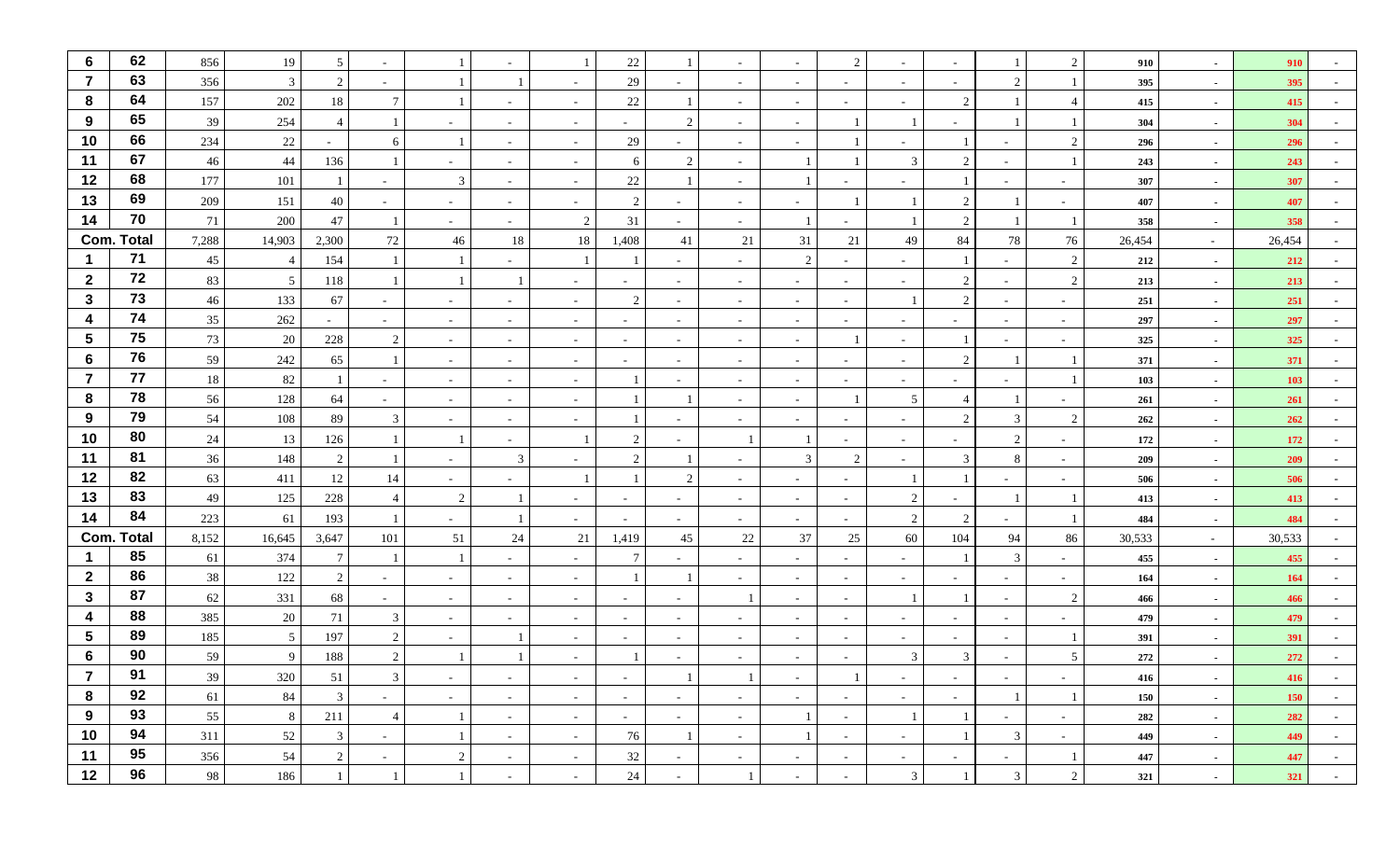| 13                      | 97  | 86              | 61             |                          | $\overline{\phantom{a}}$ |        | $\overline{\phantom{a}}$ |                          | 30                       |                          |                          | $\sim$     |                          |                          | $\overline{c}$           |                          | 1                        | 189    | $\sim$         | 189        |                  |
|-------------------------|-----|-----------------|----------------|--------------------------|--------------------------|--------|--------------------------|--------------------------|--------------------------|--------------------------|--------------------------|------------|--------------------------|--------------------------|--------------------------|--------------------------|--------------------------|--------|----------------|------------|------------------|
| 14                      | 98  | 143             | 176            | $\overline{4}$           |                          |        | $\sim$                   | $\overline{\phantom{a}}$ | $\overline{4}$           | $\sim$                   | $\overline{1}$           | $\sim$     |                          | $\sim$                   | $\sim$                   | $\sim$                   | $\mathfrak{Z}$           | 334    | $\sim$         | 334        |                  |
| <b>Com. Total</b>       |     | 10,091          | 18,447         | 4,456                    | 118                      | 63     | 26                       | 22                       | 1,594                    | 49                       | 26                       | 39         | 27                       | 69                       | 114                      | 105                      | 102                      | 35,348 | $\sim$         | 35,348     |                  |
| $\blacktriangleleft$    | 99  | 259             | 92             | 30                       | $\overline{\phantom{a}}$ | $\sim$ | $\overline{\phantom{a}}$ | $\overline{\phantom{a}}$ | $\overline{\mathcal{A}}$ |                          | 2                        | $\sim$     |                          | $\overline{\phantom{a}}$ |                          |                          | $\overline{\phantom{a}}$ | 390    | $\sim$         | 390        |                  |
| $\mathbf{2}$            | 100 | 72              | 21             | 216                      | $\overline{4}$           | $\sim$ | $\overline{1}$           |                          |                          |                          |                          | $\sim$     |                          | $\sim$                   |                          | $\overline{\phantom{0}}$ | 3                        | 318    | $\sim$         | 318        |                  |
| $\mathbf{3}$            | 101 | 260             | $21\,$         | 84                       | $\overline{\phantom{a}}$ | $\sim$ | $\overline{1}$           |                          | $225\,$                  | 2                        | $\sqrt{2}$               |            |                          | $\sim$                   | $\tau$                   | 3                        | $7\phantom{.0}$          | 618    | $\sim$         | 618        |                  |
| 4                       | 102 | 221             | 112            | 24                       | 2                        |        | $\sim$                   |                          | 27                       |                          |                          | $\sim$     | $\overline{2}$           | $\sim$                   | 4                        | 2                        | 6                        | 404    | $\sim$         | 404        |                  |
| $\overline{\mathbf{5}}$ | 103 | $34\,$          | 111            | 29                       | 3                        | 3      | $\overline{2}$           |                          | 136                      |                          | 2                        | $\sim$     |                          |                          | 3                        | $\overline{\mathcal{A}}$ | $\overline{2}$           | 335    | $\sim$         | 335        |                  |
| $6\phantom{1}6$         | 104 | 78              | 360            | $7\phantom{.0}$          | $\sim$                   | $\sim$ | $\overline{\phantom{a}}$ | $\overline{\phantom{a}}$ | 12                       | $\overline{\phantom{a}}$ | $\overline{\phantom{a}}$ | $\sim$     |                          | $\sim$                   | $\sim$                   | $\sim$                   |                          | 458    | $\sim$         | 458        |                  |
| $\overline{7}$          | 105 | 197             | 158            | 22                       | $\blacksquare$           | $\sim$ |                          | $\overline{\phantom{a}}$ |                          |                          |                          | $\sim$     |                          | $\sim$                   |                          |                          | $\overline{\phantom{a}}$ | 379    | $\sim$         | 379        |                  |
| 8                       | 106 | 43              | 247            | 3                        | $\sim$                   | $\sim$ | $\sim$                   |                          |                          |                          | $\overline{\phantom{a}}$ |            | $\overline{\phantom{0}}$ | $\sim$                   | $\sim$                   | $5\phantom{.0}$          | $\overline{2}$           | 304    | $\sim$         | 304        |                  |
| 9                       | 107 | $7\phantom{.0}$ | 251            | 10                       |                          | $\sim$ | $\sim$                   | $\sim$                   | 3                        | $\overline{\phantom{a}}$ |                          | $\sim$     |                          | $\sim$                   |                          | $\sim$                   |                          | 273    | $\sim$         | 273        |                  |
| 10                      | 108 | 167             | 167            | 5                        |                          | $\sim$ | $\sim$                   | $\sim$                   | $\sim$                   | $\sim$                   | $\sim$                   |            |                          |                          | $\sim$                   |                          |                          | 344    | $\blacksquare$ | 344        |                  |
| 11                      | 109 | 14              | 194            | 2                        | $\overline{2}$           | 5      | $\overline{\phantom{a}}$ | $\sim$                   | 6                        | $\overline{\phantom{a}}$ |                          | $\sim$     |                          | $\sim$                   | $\sim$                   | $\sim$                   |                          | 224    | $\sim$         | 224        |                  |
| 12                      | 110 | 54              | $8\,$          | 76                       | $\overline{\phantom{a}}$ | $\sim$ | $\overline{\phantom{a}}$ | $\sim$                   | $\overline{\phantom{0}}$ | $\overline{\phantom{a}}$ | $\overline{\phantom{a}}$ | $\sim$     |                          | $\mathbf{1}$             |                          | $\overline{\phantom{0}}$ |                          | 141    | $\sim$         | 141        |                  |
| 13                      | 111 | 160             | 113            | 208                      | 5                        |        | $\overline{2}$           | $\sim$                   | 3                        |                          |                          | $\sim$     |                          | 3                        | 4                        |                          | $\tau$                   | 510    | $\sim$         | 510        |                  |
| 14                      | 112 | 28              | 158            | 126                      | $\overline{\phantom{a}}$ |        | $\overline{\phantom{a}}$ | $\sim$                   | $\sim$                   | 2                        | $\overline{\phantom{a}}$ | $\sim$     |                          | $\overline{2}$           | 2                        |                          | $\overline{\phantom{a}}$ | 320    | $\sim$         | 320        |                  |
| <b>Com. Total</b>       |     | 11,685          | 20,460         | 5,298                    | 136                      | 74     | 33                       | 26                       | 2,012                    | 61                       | 35                       | 42         | 34                       | 77                       | 137                      | 123                      | 133                      | 40,366 | $\sim$         | 40,366     |                  |
| $\mathbf 1$             | 113 | 273             | 82             | 16                       | $\sim$                   | $\sim$ | $\sim$                   | $\sim$                   | $\overline{a}$           | $\overline{\phantom{a}}$ | $\sim$                   | $\sim$     |                          | $\overline{1}$           | $\sim$                   | $\sim$                   |                          | 373    | $\sim$         | 373        |                  |
| $\overline{2}$          | 114 | 129             | 196            | 4                        | $\sim$                   |        | $\sim$                   | $\sim$                   | $\sim$                   | $\sim$                   | $\overline{\phantom{a}}$ | $\sim$     |                          | $\sim$                   | $\sim$                   | $\sim$                   | $\sim$                   | 330    | $\sim$         | 330        |                  |
| $\mathbf{3}$            | 115 | 59              | 98             | $80\,$                   | $\overline{\phantom{a}}$ |        | $\overline{\phantom{a}}$ | $\sim$                   | $\sim$                   | $\overline{\phantom{a}}$ | $\overline{\phantom{a}}$ | $\sim$     |                          | $\overline{\phantom{a}}$ | $\overline{\phantom{a}}$ | $\sim$                   | $\overline{\phantom{a}}$ | 238    | $\sim$         | 238        |                  |
| 4                       | 116 | 90              | 370            | 10                       | $\sim$                   |        | $\sim$                   | $\sim$                   | $\sim$                   |                          |                          | $\sim$     |                          | $\sim$                   | $\sim$                   | $\overline{2}$           | $\sim$                   | 475    | $\sim$         | 475        |                  |
| $\overline{\mathbf{5}}$ | 117 | 13              | 10             | 333                      | 5                        |        | $\sim$                   | $\sim$                   | 58                       |                          |                          | $\sim$     |                          | $\overline{4}$           | 8                        | 2                        | $\sim$                   | 440    | $\sim$         | 440        |                  |
| 6                       | 118 | 220             | $10\,$         | 17                       | $\sim$                   |        | $\sim$                   | $\sim$                   | $\overline{a}$           | $\sim$                   | $\sim$                   | $\sim$     | $\overline{\phantom{0}}$ | $\sim$                   | $\sim$                   | $-$                      | $\overline{2}$           | 250    | $\sim$         | 250        |                  |
| $\overline{7}$          | 119 | 137             | 25             | 115                      | $\sim$                   | $\sim$ | $\overline{\phantom{a}}$ | $\overline{\phantom{a}}$ | $\sim$                   | $\overline{\phantom{a}}$ | $\overline{\phantom{a}}$ | $\sim$     |                          | $\sim$                   | 2                        | 3                        | $\overline{\phantom{a}}$ | 283    | $\sim$         | 283        |                  |
| 8                       | 120 | 160             | $\mathfrak{Z}$ | 53                       | $\sim$                   | $\sim$ | $\sim$                   |                          | $\sim$                   | $\sim$                   | $\overline{\phantom{a}}$ | $\sim$     |                          | $\sim$                   | $\overline{2}$           | $\sim$                   | $\overline{\phantom{a}}$ | 219    | $\blacksquare$ | 219        |                  |
| 9                       | 121 | 223             | $22\,$         |                          | $\sim$                   | $\sim$ | $\sim$                   | $\sim$                   |                          | $\overline{\phantom{a}}$ |                          | $\sim$     | $\sim$                   | $\sim$                   | $\sim$                   |                          |                          | 250    | $\sim$         | 250        |                  |
| 10                      | 122 | 85              | $\sqrt{2}$     | 24                       | $\sim$                   | $\sim$ | $\sim$                   | $\sim$                   | $\overline{a}$           | $\sim$                   |                          | $\sim$     |                          | $\sim$                   | $\overline{\phantom{0}}$ | $\sim$                   | $\sim$                   | 111    | $\sim$         | 111        |                  |
| 11                      | 123 | 167             | 14             | $\overline{\phantom{a}}$ | $\overline{\phantom{a}}$ | $\sim$ | $\overline{\phantom{a}}$ | $\overline{\phantom{a}}$ | $\sim$                   | $\overline{\phantom{a}}$ | $\overline{\phantom{a}}$ | $\sim$     | $\sim$                   | $\sim$                   | $\overline{\phantom{a}}$ | $\sim$                   |                          | 182    | $\sim$         | 182        |                  |
| 12                      | 124 | 162             | 222            | 210                      | 2                        | $\sim$ | $\overline{\phantom{a}}$ | $\sim$                   | $\sim$                   | $\overline{\phantom{a}}$ |                          |            |                          | $\sim$                   |                          | $\sim$                   | 5                        | 604    | $\sim$ $-$     | 604        |                  |
| 13                      | 125 | $73\,$          | 197            | 4                        | $\overline{\phantom{a}}$ | $\sim$ |                          |                          | 6                        |                          |                          |            |                          | $\overline{\phantom{a}}$ |                          |                          |                          | 281    | $\sim$         | 281        |                  |
| $14$ 126                |     | 44              | 127            | $\overline{2}$           | $\sim$ $-$               | $\sim$ | $\sim$                   | $\sim$                   | $\sim$ $ \sim$           | $\perp$                  | $\sim$                   | $\sim$     | $\sim$                   | $\sim$                   | $\sim$                   | $\sim$ $-$               | $\sim$ $-$               | 174    | $\sim$         | <b>174</b> | $\sim$ 100 $\pm$ |
| <b>Com. Total</b>       |     | 13,520          | 21,838         | 6,167                    | 143                      | 82     | 34                       | 27                       | 2,077                    | 64                       | 39                       | 43         | 36                       | 82                       | 150                      | 131                      | 143                      | 44,576 | $\sim$         | 44,576     | $\sim$           |
| $\blacksquare$          | 127 | 130             | 149            |                          | $\overline{7}$           |        | $\sim$                   | $\overline{1}$           | 2                        | $\sim$                   | $\sim$                   | $\sim$     | $\sim$                   | $\mathbf{1}$             | 6                        | $\sim$                   | 2                        | 300    | $\sim$         | 300        | $\sim$ $-$       |
| $\overline{2}$          | 128 | 53              | 46             | 96                       | $\mathfrak{Z}$           | $\sim$ | $\sim$                   | $\sim$                   | $\mathbf{3}$             | $\sim$                   | $\sim$                   | $\sim$ $-$ | $\sim$                   | 1                        | $\sim$                   | $\sim$                   | $\sim$                   | 202    | $\sim$         | 202        | $\sim$ $-$       |
| $\mathbf{3}$            | 129 | 36              | 281            | $\sim$                   | $\sim$                   | $\sim$ | $\sim$                   | $\overline{1}$           | $16\,$                   | $\sim$                   | $\sim$                   | $\sim$     |                          | $\sim$                   | $\overline{2}$           | $\mathbf{1}$             | $\mathbf{1}$             | 339    | $\sim$         | 339        | $\sim$ $-$       |
| $\overline{\mathbf{4}}$ | 130 | 87              | 259            |                          | $\sim$                   |        | $\sim$                   | $\sim$                   | $5\overline{)}$          | $\sim$                   | $\sim$                   | $\sim$     |                          | $\sim$                   | $\mathbf{1}$             | $\sim$                   |                          | 355    | $\sim$         | 355        | $\sim$ $-$       |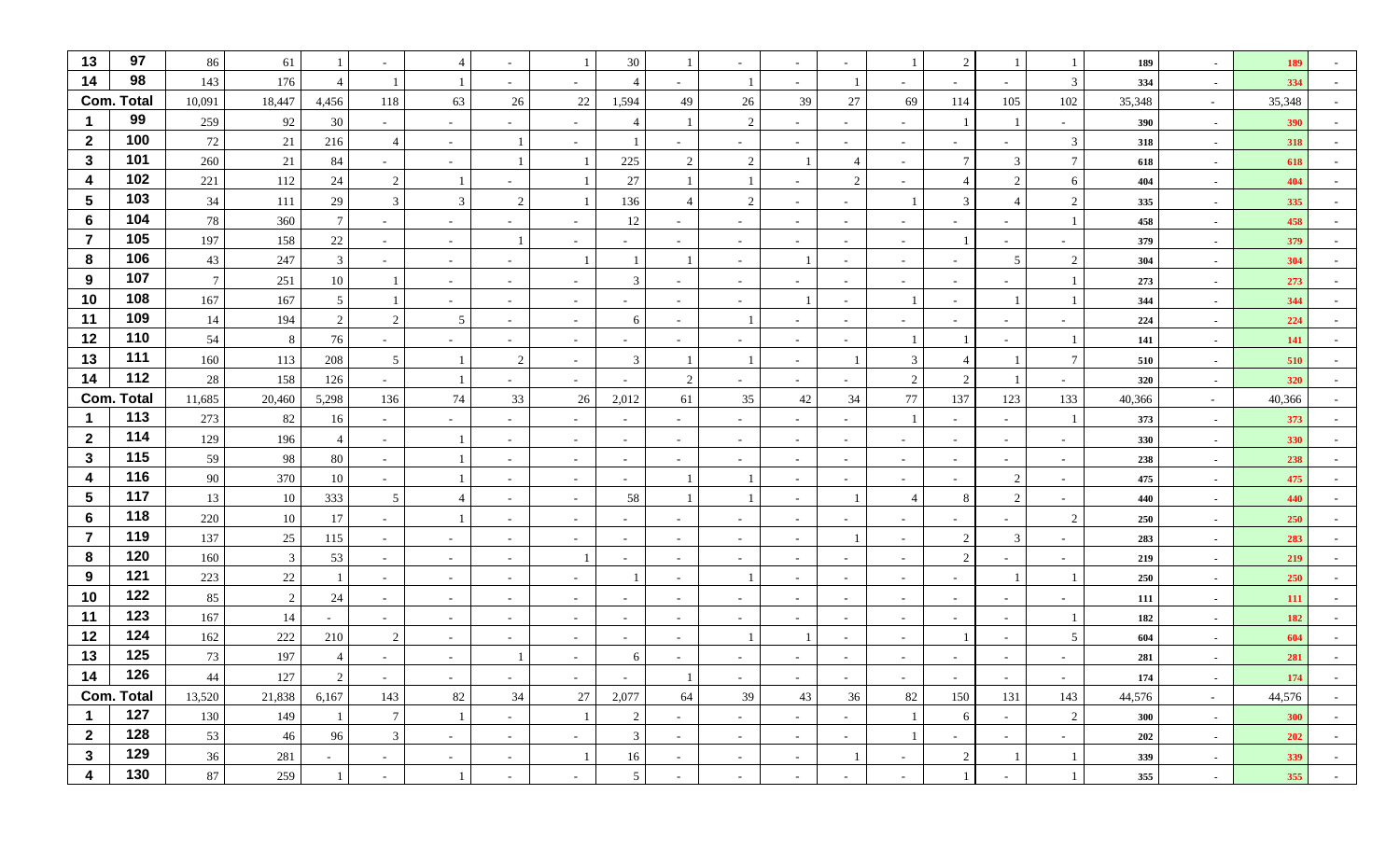| $\sqrt{5}$              | 131               | 56     | 137    | 6                        |                          | 2              |                          |                          | 143                      |                          | 3                        | 2              |                |                          | 5                             |                          | 3                        | 359    | $\sim$ | 359        |                          |
|-------------------------|-------------------|--------|--------|--------------------------|--------------------------|----------------|--------------------------|--------------------------|--------------------------|--------------------------|--------------------------|----------------|----------------|--------------------------|-------------------------------|--------------------------|--------------------------|--------|--------|------------|--------------------------|
| 6                       | 132               | 140    | 151    |                          |                          | $\sim$         | $\sim$                   |                          |                          |                          | $\overline{\phantom{a}}$ | $\sim$         | $\overline{a}$ | 1                        | $\sim$                        |                          |                          | 297    | $\sim$ | 297        |                          |
| $\overline{7}$          | 133               | 173    | 205    | 2                        |                          | $\sim$         |                          |                          | 2                        |                          | $\overline{\phantom{a}}$ | $\sim$         | $\overline{a}$ | $\sim$                   | $\sim$                        | $\overline{a}$           |                          | 383    | $\sim$ | 383        |                          |
| 8                       | 134               | 60     | 181    | $\mathbf{3}$             |                          | $\sim$         |                          |                          | 2                        |                          |                          | $\sim$         |                | $\overline{\phantom{a}}$ |                               | $\sim$                   |                          | 248    | $\sim$ | 248        |                          |
| 9                       | 135               | 56     | 152    |                          |                          | $\sim$         | $\overline{\phantom{a}}$ | 3                        |                          |                          |                          | $\sim$         |                | $\sim$                   | $\sim$                        | $\sim$                   |                          | 214    | $\sim$ | 214        |                          |
| 10                      | 136               | 95     | 185    | $\sim$                   |                          | $\sim$         | $\sim$                   |                          | $\overline{2}$           | $\sim$                   | $\overline{\phantom{a}}$ |                |                | $\sim$                   |                               | $\sim$                   |                          | 288    | $\sim$ | 288        |                          |
| 11                      | 137               | 73     | 95     | 17                       | $\mathcal{D}$            |                |                          |                          | 6                        |                          |                          | $\sim$         |                |                          |                               |                          |                          | 197    | $\sim$ | 197        |                          |
| 12                      | 138               | 111    | 316    | 5                        | $\overline{\phantom{a}}$ | 2              |                          |                          | 23                       | $\overline{\phantom{a}}$ | $\overline{\phantom{a}}$ | $\sim$         |                | $\overline{\phantom{a}}$ | $\mathfrak{D}_{\mathfrak{p}}$ | 2                        |                          | 464    | $\sim$ | 464        |                          |
| 13                      | 139               | 105    | 52     |                          | $\sim$                   | $\sim$         |                          |                          | $\overline{\phantom{0}}$ |                          |                          |                |                | $\sim$                   |                               |                          |                          | 160    | $\sim$ | <b>160</b> |                          |
| 14                      | 140               | 101    | 155    | 2                        | $\blacksquare$           | $\sim$         |                          |                          |                          |                          |                          | $\sim$         |                | $\sim$                   |                               |                          |                          | 260    | $\sim$ | 260        |                          |
|                         | <b>Com. Total</b> | 14,796 | 24,202 | 6,302                    | 159                      | 89             | 37                       | 34                       | 2,283                    | 66                       | 42                       | 47             | 38             | 86                       | 168                           | 138                      | 155                      | 48,642 | $\sim$ | 48,642     |                          |
|                         | 141               | 183    | 239    | $\mathbf{3}$             |                          |                |                          |                          | 5                        |                          |                          |                |                |                          |                               |                          | 2                        | 435    | $\sim$ | 435        |                          |
| $\overline{2}$          | 142               | 306    | 187    |                          |                          |                |                          |                          | $\overline{2}$           |                          |                          | $\sim$         |                | 3                        | 5                             | 3                        | $\mathbf Q$              | 517    | $\sim$ | 517        |                          |
| $\mathbf{3}$            | 143               | 70     | 328    | $\overline{4}$           | $\gamma$                 |                |                          | $\mathcal{D}$            | 115                      | ٠                        | $\overline{2}$           | $\sim$         |                | $\overline{2}$           | 4                             | 3                        |                          | 535    | $\sim$ | 535        |                          |
| $\boldsymbol{4}$        | 144               | 49     | 185    | 2                        | $\overline{\phantom{a}}$ | 2              | 2                        |                          | 99                       | 2                        |                          | $\sim$         |                | $\sim$                   | 5                             |                          | 2                        | 350    | $\sim$ | 350        |                          |
| $5\phantom{.0}$         | 145               | 94     | 123    | 11                       |                          | 3              |                          |                          | 89                       | 3                        |                          |                |                | $\overline{\phantom{a}}$ |                               | $\sim$                   |                          | 326    | $\sim$ | 326        |                          |
| $6\phantom{1}6$         | 146               | 100    | 236    | $\overline{4}$           |                          | $\sim$         | 2                        |                          |                          |                          |                          | $\sim$         |                | $\sim$                   |                               | 2                        |                          | 345    | $\sim$ | 345        |                          |
| $\overline{7}$          | 147               | 78     | 255    | $\overline{\phantom{a}}$ |                          | $\sim$         |                          |                          | $\sim$                   | $\overline{\phantom{a}}$ |                          |                |                | $\sim$                   |                               | 2                        | $\overline{c}$           | 340    | $\sim$ | 340        |                          |
| 8                       | 148               | 73     | 199    | $\overline{4}$           | $\mathcal{D}$            | $\sim$         | $\sim$                   | $\overline{\phantom{a}}$ | $\sim$                   | $\sim$                   | $\overline{\phantom{a}}$ | $\sim$         | $\sim$         | $\sim$                   | $\sim$                        | $\overline{a}$           | $\sim$                   | 278    | $\sim$ | 278        |                          |
| 9                       | 149               | 30     | 167    |                          |                          | $\sim$         |                          |                          | 3                        |                          |                          | $\sim$         |                | $\sim$                   | $\overline{\phantom{0}}$      | $\sim$                   |                          | 200    | $\sim$ | 200        |                          |
| 10                      | 150               | 66     | 337    | $\overline{4}$           | $\mathcal{D}$            | $\sim$         |                          |                          | $\sim$                   | $\sim$                   | $\overline{\phantom{a}}$ | $\sim$         | $\sim$         | $\sim$                   | $\sim$                        | $\sim$                   | $\overline{\phantom{a}}$ | 410    | $\sim$ | 410        |                          |
| 11                      | 151               | 135    | 364    | 9                        | $\overline{\phantom{a}}$ |                |                          |                          | 3                        |                          |                          | $\sim$         |                | $\sim$                   | 3                             | $\sim$                   |                          | 516    | $\sim$ | 516        |                          |
| 12                      | 152               | 62     | 160    | $\mathbf{3}$             | $\sim$                   | $\mathfrak{Z}$ | $\sim$                   |                          | 65                       | 3                        | $\sim$                   |                |                | $\sim$                   | 5                             | 5 <sup>5</sup>           | $\overline{\phantom{a}}$ | 307    | $\sim$ | 307        |                          |
| 13                      | 153               | 116    | 243    |                          | $\sim$                   | $\sim$         | 2                        |                          | 12                       |                          | 2                        | $\sim$         |                |                          |                               | $\overline{\phantom{a}}$ |                          | 380    | $\sim$ | 380        |                          |
| 14                      | 154               | 210    | 160    | 28                       | 2                        | $\sim$         |                          |                          | 20                       |                          |                          | $\mathfrak{Z}$ |                |                          |                               | 5 <sup>5</sup>           | 2                        | 434    | $\sim$ | 434        |                          |
|                         | <b>Com. Total</b> | 16,368 | 27,385 | 6,375                    | 169                      | 100            | 46                       | 37                       | 2,697                    | 75                       | 47                       | 53             | 41             | 94                       | 194                           | 159                      | 175                      | 54,015 | $\sim$ | 54,015     |                          |
| $\mathbf 1$             | 155               | 81     | 89     | 52                       | $\sim$                   | $\sim$         | $\sim$                   | $\overline{\phantom{a}}$ | $\overline{4}$           | $\sim$                   |                          |                |                | $\sim$                   | $\sim$                        | $\sim$                   | $\overline{\phantom{0}}$ | 227    | $\sim$ | 227        |                          |
| $\mathbf{2}$            | 156               | 59     | 2      | 431                      | 5                        |                |                          |                          |                          |                          |                          | $\sim$         |                | $\sim$                   | $\overline{2}$                |                          |                          | 503    | $\sim$ | 503        |                          |
| $\mathbf{3}$            | 157               | 40     | 55     | 231                      | $\mathcal{D}$            | $\sim$         | $\overline{\phantom{a}}$ | $\overline{\phantom{a}}$ | 18                       | $\sim$                   | $\overline{\phantom{a}}$ | $\sim$         | $\sim$         | $\overline{\phantom{a}}$ |                               |                          |                          | 348    | $\sim$ | 348        |                          |
| $\overline{\mathbf{4}}$ | 158               | 39     | 14     | 409                      | 3                        | $\sim$         |                          |                          | $\sim$                   |                          |                          | 2              |                |                          | 5                             |                          |                          | 474    | $\sim$ | 474        |                          |
| $\sqrt{5}$              | 159               | 148    | 46     | 176                      | $\mathcal{D}$            |                |                          |                          | 3                        |                          |                          |                |                |                          | $\mathfrak{D}_{\mathfrak{p}}$ | 3                        |                          | 382    | $\sim$ | 382        |                          |
| 6                       | 160               | 246    | 93     |                          |                          |                | $\sim$                   |                          | 13                       | $\sim$                   | 2                        |                |                | $\sim$                   |                               | $\sim$                   | 3                        | 364    | $\sim$ | 364        | $\overline{\phantom{a}}$ |
| $\overline{7}$          | 161               | 244    | 170    | $\overline{2}$           |                          | $\mathbf{3}$   | $\overline{2}$           | $\sim$                   | 35                       | $\sim$                   |                          | $\sim$         |                | $\overline{2}$           | $\sim$                        | $\sim$                   | 2                        | 463    | $\sim$ | 463        | $\sim$                   |
| 8                       | 162               | 190    | 222    | 6                        | $\sim$                   | $\sim$         | $\sim$                   | $\sim$                   | 11                       | $\mathbf{1}$             | $\overline{1}$           | $\sim$         | $\sim$         | $\overline{2}$           |                               |                          | 3                        | 438    | $\sim$ | 438        | $\sim$                   |
| 9                       | 163               | 175    | 65     | $\mathbf{3}$             | $\sim$                   | $\sim$         | $\overline{2}$           | $\sim$                   | 23                       |                          |                          | $\sim$         | $\sim$         | 1                        | $\overline{2}$                | $\sim$                   |                          | 274    | $\sim$ | 274        | $\sim$                   |
| 10                      | 164               | 195    | 82     | $\sim$                   | $\sim$                   | $\sim$         | $\sim$                   | $\sim$                   | $\overline{a}$           | $\sim$                   |                          |                |                | $\sim$                   | $\sim$                        |                          | $\sim$                   | 281    | $\sim$ | 281        | $\sim$                   |
| 11                      | 165               | 86     | 40     | $\overline{\phantom{a}}$ | $\sim$                   | $\sim$         | $\overline{\phantom{a}}$ | $\overline{\phantom{a}}$ |                          | $\overline{\phantom{a}}$ | $\sim$                   | $\sim$         |                | $\sim$                   | $\sim$                        | $\sim$                   |                          | 128    | $\sim$ | 128        | $\sim$                   |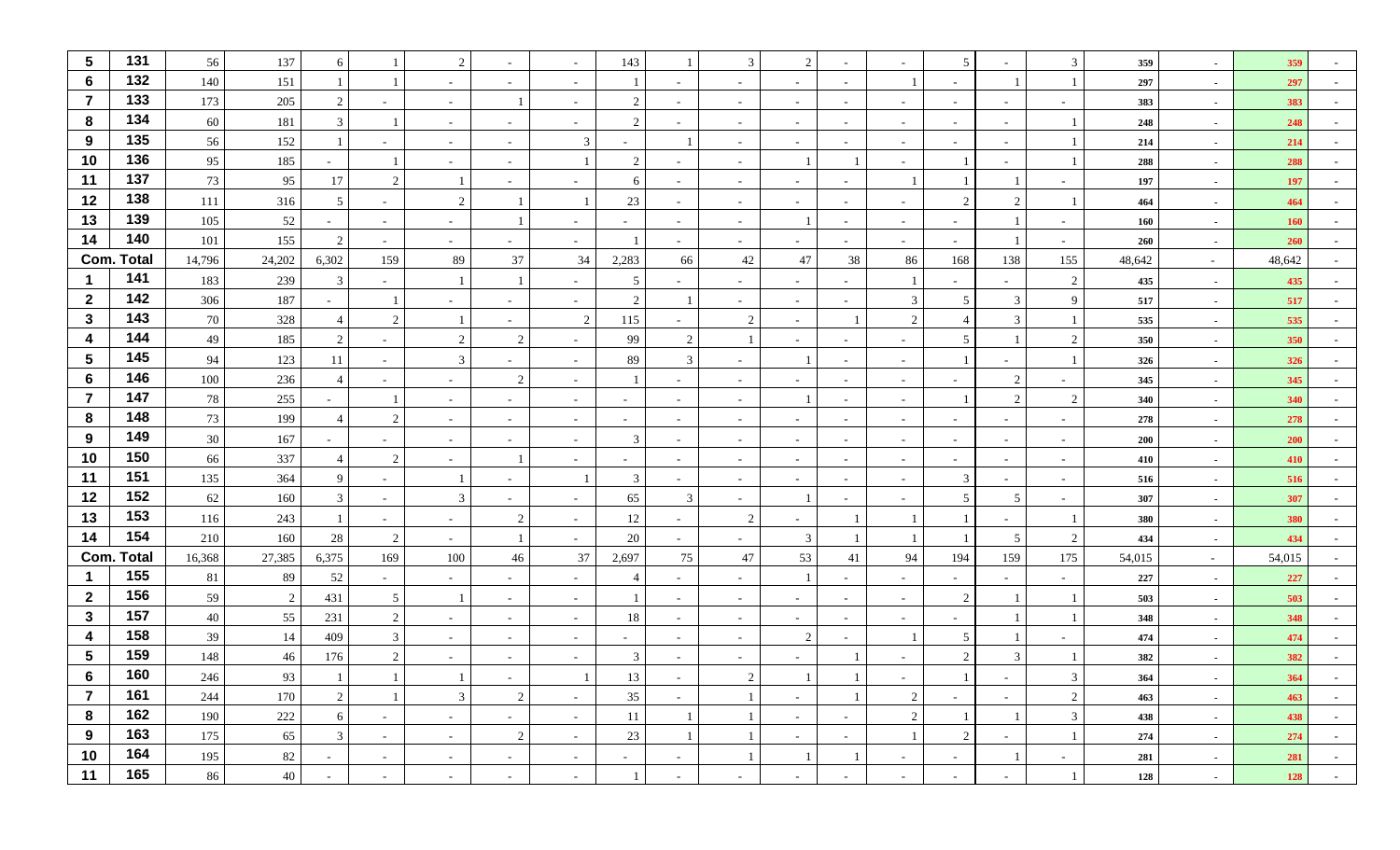| 12                      | 166               | 295                    | 38         | $\overline{4}$          |                          | $\sim$                           |                          | $\overline{\phantom{a}}$   | $\sim$         |                              |                          | $\sim$           |                | $\sim$                 |                                  |                                         | $\overline{5}$         | 345        | $\sim$           | 345        |                  |
|-------------------------|-------------------|------------------------|------------|-------------------------|--------------------------|----------------------------------|--------------------------|----------------------------|----------------|------------------------------|--------------------------|------------------|----------------|------------------------|----------------------------------|-----------------------------------------|------------------------|------------|------------------|------------|------------------|
| 13                      | 167               | 281                    | $34\,$     | $\tau$                  | 2                        | $\overline{2}$                   |                          | 2                          |                |                              | $\overline{\phantom{a}}$ | $\sim$           |                |                        |                                  |                                         |                        | 334        | $\sim$           | 334        |                  |
| 14                      | 168               | 75                     | 43         | 67                      |                          | $\sim$                           | $\sim$                   | $\overline{\phantom{a}}$   |                | 2                            | $\overline{\phantom{a}}$ | $\sim$           | $\sim$         | $\sim$                 | $\sim$                           | $\sim$                                  |                        | 190        | $\sim$           | <b>190</b> |                  |
|                         | <b>Com. Total</b> | 18,522                 | 28,378     | 7,764                   | 186                      | 107                              | 51                       | 40                         | 2,808          | $80\,$                       | 53                       | 58               | 46             | 101                    | 208                              | 169                                     | 195                    | 58,766     | $\sim$           | 58,766     |                  |
| $\overline{\mathbf{1}}$ | 169               | 328                    | $22\,$     | 17                      |                          | $\sim$                           | $\sim$                   |                            | $\sim$         | $\sim$                       |                          | $\sim$           |                | $\sim$                 |                                  | $\overline{\phantom{0}}$                |                        | 367        | $\sim$           | 367        |                  |
| $\overline{2}$          | 170               | 143                    | 102        |                         |                          | $\sim$                           | $\sim$                   | $\overline{\phantom{a}}$   | 5              | $\sim$                       | $\overline{\phantom{a}}$ | $\sim$           | $\sim$         | 2                      | 2                                | 2                                       | $\sim$                 | 258        | $\sim$           | 258        | $\sim$           |
| $\mathbf{3}$            | 171               | 65                     | 10         | 329                     | 3                        |                                  | $\sim$                   |                            | $\sim$         | $\overline{\phantom{a}}$     |                          | $\sim$           | $\sim$         | $\sim$                 |                                  | 2                                       | 2                      | 414        | $\sim$           | 414        |                  |
| $\overline{\mathbf{4}}$ | 172               | 313                    | 24         | 37                      | 2                        | $\sim$                           |                          | $\sim$                     | 77             |                              | $\overline{\phantom{a}}$ |                  | $\sim$         | $\sim$                 |                                  | $\sim$                                  |                        | 458        | $\sim$           | 458        |                  |
| $5\phantom{1}$          | 173               | 211                    | 40         | 32                      |                          | $\sim$                           | $\overline{\phantom{a}}$ | $\overline{\phantom{a}}$   | 15             | $\sim$                       | $\overline{\phantom{a}}$ | $\sim$           |                | $\sim$                 | 2                                |                                         | $\overline{3}$         | 306        | $\sim$           | 306        |                  |
| $6\phantom{1}6$         | 174               | 632                    | 16         |                         |                          | $\sim$                           | $\overline{\phantom{a}}$ |                            | 3              |                              |                          | $\sim$           |                | $\sim$                 | $\sim$                           | $\sim$                                  |                        | 652        | $\sim$           | 652        |                  |
| $\overline{7}$          | 175               | 217                    | 14         | 40                      | 2                        |                                  | $\sim$                   | $\overline{\phantom{a}}$   | 2              | $\sim$                       | $\sim$                   | $\sim$           |                | $\boldsymbol{2}$       | $\sim$                           | $\sim$                                  | $\overline{4}$         | 283        | $\sim$           | 283        | $\sim$           |
| 8                       | 176               | 142                    | 20         |                         | $\overline{\phantom{a}}$ |                                  | $\overline{\phantom{a}}$ | $\overline{\phantom{a}}$   | 43             |                              | $\overline{\phantom{a}}$ | $\sim$           |                | 2                      |                                  | $\sim$                                  | 3                      | 214        | $\sim$           | 214        |                  |
| 9                       | 177               | 325                    | 6          | 5                       | $\overline{\phantom{a}}$ | $\sim$                           | $\overline{\phantom{a}}$ | $\sim$                     | 29             | $\sim$                       | $\sim$                   | $\sim$           | 2              | $\sim$                 | $\sim$                           | $\sim$                                  | $\sim$                 | 367        | $\sim$           | 367        |                  |
| 10                      | 178               | 58                     | 206        | 5 <sup>5</sup>          |                          | $\sim$                           |                          | $\overline{\phantom{a}}$   | $\sim$         |                              | 2                        |                  |                | $\sim$                 |                                  |                                         | $\overline{2}$         | 277        | $\sim$           | 277        |                  |
| 11                      | 179               | 780                    | 14         | 14                      | $\sim$                   | 2                                | $\sim$                   | $\sim$                     | 26             | $\sim$                       | $\sim$                   | $\sim$           |                | $\sim$                 |                                  | $\sim$                                  |                        | 837        | $\sim$           | 837        |                  |
| 12                      | 180               | 99                     | 138        | 16                      | $\sim$                   | $\sim$                           |                          | $\overline{\phantom{a}}$   | 2              |                              | $\sim$                   | 2                | $\overline{2}$ |                        |                                  |                                         | 5                      | 271        | $\sim$           | 271        |                  |
| 13                      | 181               | 240                    | 43         | 17                      | $\sim$                   | $\overline{4}$                   | $\overline{\phantom{a}}$ |                            | 13             |                              | $\overline{\phantom{a}}$ | 2                |                | $\sim$                 | $\sim$                           | $\sim$                                  | $\sim$                 | 322        | $\sim$           | 322        |                  |
| 14                      | 182               | 11                     | 256        | 9                       | $\sim$                   |                                  | $\overline{\phantom{a}}$ |                            | 6              | 2                            |                          |                  |                |                        |                                  | $\overline{4}$                          | $\overline{2}$         | 293        | $\sim$           | 293        |                  |
|                         | <b>Com. Total</b> | 22,086                 | 29,289     | 8,287                   | 197                      | 117                              | 53                       | 42                         | 3,029          | 85                           | 56                       | 65               | 53             | 109                    | 216                              | 183                                     | 218                    | 64,085     | $\sim$           | 64,085     |                  |
| $\mathbf 1$             | 183               | 77                     | <b>100</b> | 106                     | $\overline{\mathbf{4}}$  | 1                                | ٠                        | $\sim$                     | $\overline{7}$ | 1                            | ٠                        | $\sim$           | $\blacksquare$ | $\sim$                 | $\overline{2}$                   | $\sim$                                  | $\sim$                 | 298        | $\sim$           | 298        |                  |
| $\overline{2}$          | 184               | 61                     | 530        | 15                      | $\boldsymbol{2}$         | $\blacksquare$                   | $\blacksquare$           | $\sim$                     | 9              | $\blacksquare$               | 1                        | $\sim$           | $\blacksquare$ | $\blacksquare$         | $\blacksquare$                   | $\sim$                                  | $\blacksquare$         | 618        | $\sim$           | 618        |                  |
| $\mathbf{3}$            | 185               | 77                     | 92         | 9                       |                          |                                  |                          |                            |                |                              |                          |                  |                |                        |                                  |                                         | -1                     | 184        |                  |            |                  |
|                         |                   |                        |            |                         | 5                        | $\sim$                           | $\blacksquare$           | $\sim$                     | $\sim$         | $\blacksquare$               | $\sim$                   | $\sim$           | $\blacksquare$ | $\sim$                 | $\sim$                           | $\sim$                                  |                        |            | $\sim$           | 184        |                  |
| $\overline{\mathbf{4}}$ | 186               | 55                     | 343        | 62                      | 1                        | -1                               | $\blacksquare$           | $\sim$                     |                | $\blacksquare$               | ٠                        | $\sim$           | $\blacksquare$ | 1                      |                                  | $\sim$                                  | $\blacksquare$         | 465        | $\sim$           | 465        |                  |
| 5                       | 187               | 9                      | 528        | $\overline{2}$          | ٠                        | $\blacksquare$                   | $\blacksquare$           | $\sim$                     | $\blacksquare$ | $\overline{2}$               | $\blacksquare$           | $\sim$           |                | ٠                      |                                  | $\overline{\phantom{a}}$                | $\blacksquare$         | 542        | $\sim$           | 542        |                  |
| 6                       | 188               | 498                    | 36         | 21                      | -1                       | 4                                | $\overline{2}$           | $\sim$                     | 24             | 1                            | $\boldsymbol{2}$         | $\sim$           | $\sim$         | 1                      | $\mathbf{3}$                     | $\sim$                                  | 1                      | 594        | $\sim$           | 594        |                  |
| $\overline{7}$          | 189               | 496                    | 20         | 1                       | 1                        | $\blacksquare$                   | $\blacksquare$           | $\sim$                     | $\overline{2}$ | $\blacksquare$               | $\blacksquare$           | $\sim$           | $\blacksquare$ | $\blacksquare$         | $\blacksquare$                   | $\sim$                                  | $\mathbf{1}$           | 521        | $\sim$           | 521        |                  |
| 8                       | 190               | 144                    | 13         | 40                      |                          |                                  |                          |                            | $\overline{7}$ |                              | ٠                        | $\sim$           |                |                        |                                  | $\mathbf{3}$                            |                        | 213        |                  | 213        |                  |
| 9                       |                   |                        | 229        | 38                      | $\mathbf{I}$             | $\perp$                          | $\sim$                   | $\mathbf{I}$               | $\sim$         | $\mathbf{1}$                 | $\sim$                   | $\mathbf{I}$     | $\mathbf{I}$   | $\mathbf{I}$           | $\mathbf{I}$                     | $3^{\circ}$                             | $\mathbf{I}$           | <b>360</b> | $\sim$           | 360        | $\sim$           |
|                         |                   |                        |            |                         |                          |                                  |                          |                            |                |                              |                          |                  |                |                        |                                  |                                         |                        |            |                  |            |                  |
|                         | 191               | 81                     |            |                         |                          |                                  |                          |                            |                |                              |                          |                  | $\sim$         |                        |                                  |                                         |                        |            | $\sim$           |            | $\sim$           |
| 10                      | 192               | 96                     | 116        | $\overline{\mathbf{4}}$ | $\overline{2}$           | $\overline{2}$                   | $\mathbf{1}$             | $\overline{2}$             | 63             | $\overline{2}$               | $\mathbf{1}$             | $\mathbf{1}$     |                | $\mathbf{1}$           | $\overline{\mathbf{4}}$          | 5 <sub>5</sub>                          | $\mathbf{3}$           | 303        |                  | 303        |                  |
| 11<br>12                | 193<br>194        | 202<br>33 <sup>3</sup> | 101<br>295 | 134<br>21               | $\mathbf{3}$<br>1        | 3 <sup>1</sup><br>$\overline{2}$ | $\blacksquare$<br>$\sim$ | $\boldsymbol{2}$<br>$\sim$ | 77<br>27       | $\mathbf{1}$<br>$\mathbf{1}$ | $\mathbf{1}$<br>5        | $\sim$<br>$\sim$ | 1<br>1         | $\mathbf{1}$<br>$\sim$ | $\overline{2}$<br>$\overline{4}$ | $\overline{\mathbf{4}}$<br>$\mathbf{3}$ | $\mathbf{1}$<br>$\sim$ | 533<br>393 | $\sim$<br>$\sim$ | 533<br>393 | $\sim$<br>$\sim$ |